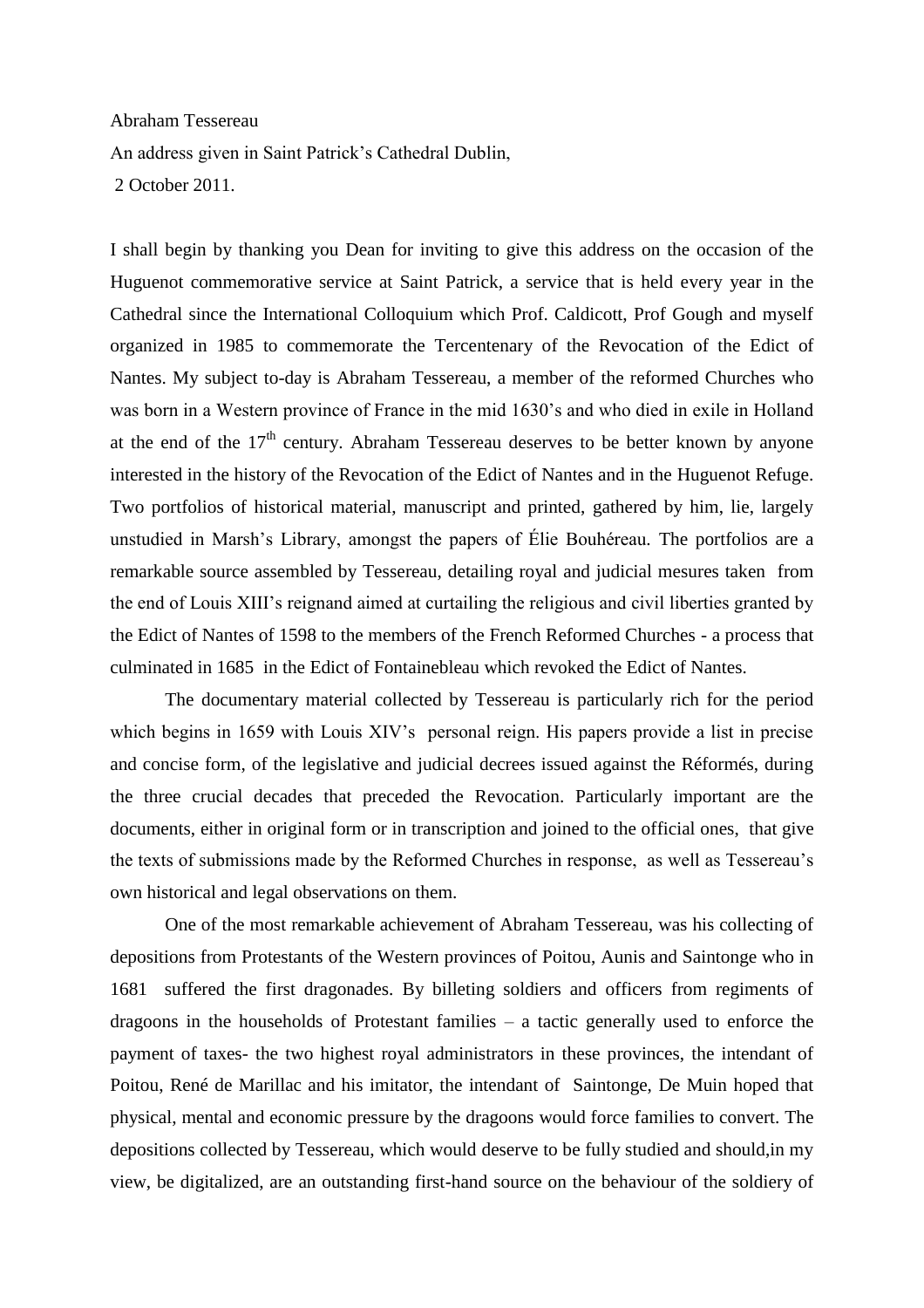the period and on its impact upon helpless rural folk. The dragonnades of Poitou were the immediate cause of the first significant wave of Huguenot refugees to reach foreign lands. It is of interest to us here in Ireland that some 24 of these families, many of them destitute, reached Dublin in 1682. The names of some of those whose depositions are among Tessereau's papers, names such as Moussaut, Renard, Cossoneau, Barré and De Niort, are found in the Registers of the Huguenot churches of this city.

This address will recall the figure of an *honnête homme*, who was also a Just , and who used his intellectual skills and his knowledge of legal procedures to document and record the aims and the language of oppression. As a form of resistance, though written at a very different, less darker period of European history and in circumstances undoubtedly far less extreme, Tesserau's record of the legal language of oppression used during Louis XIV's reign, calls to mind the notes made on the *Lingua Tertii Imperii* by Otto Klemperer during the Third Reich.

Abraham Tessereau was born around 1633 probably in Saint Jean d'Angely, where his father retired after the surrender of La Rochelle in 1628. The area was old "Protestant country". With the cities of Languedoc and the mountain villages of Dauphiné, the region remained so during the whole period. Abraham's family was staunchly Protestant. His father also named Abraham and his uncle Mattieu were among the municipal counsellors of La Rochelle called "pairs, i.e. holders of hereditary seats on the Municipal council. Tessereau's uncle, Mattieu was a judge on the Royal Presidial Tribunal. Both he and Abraham's father were members of "Les Quarante-huit", "The Forty-eights", a municipal council for war, set up in 1620. In 1626 they sided with the popular movement of resistance in the City and both took an active part in the Siege. It was either the father or the uncle of Tessereau who directed the first firing of the city guns against the fort of Saint Louis at the start of the hostilities. The Tessereau brothers paid dearly for their involvement in the conflict. They were fined 20.000 livres, a considerable sum at the time and banished from the city when it surrendered to Richelieu on All Souls day 1628.

The siege of La Rochelle and the Peace of Alais that followed put an end to the military and political organization of the Protestant Party and to the dream of a political and religious conquest of the Kingdom still entertained by some of the Protestant nobility and of the provincial bourgeoisie of the previous decades. For the sons of those who had fought and lost the battle, the only choice left was to offer guarantees of fidelity to the Crown either by serving in the army or by holding a public office.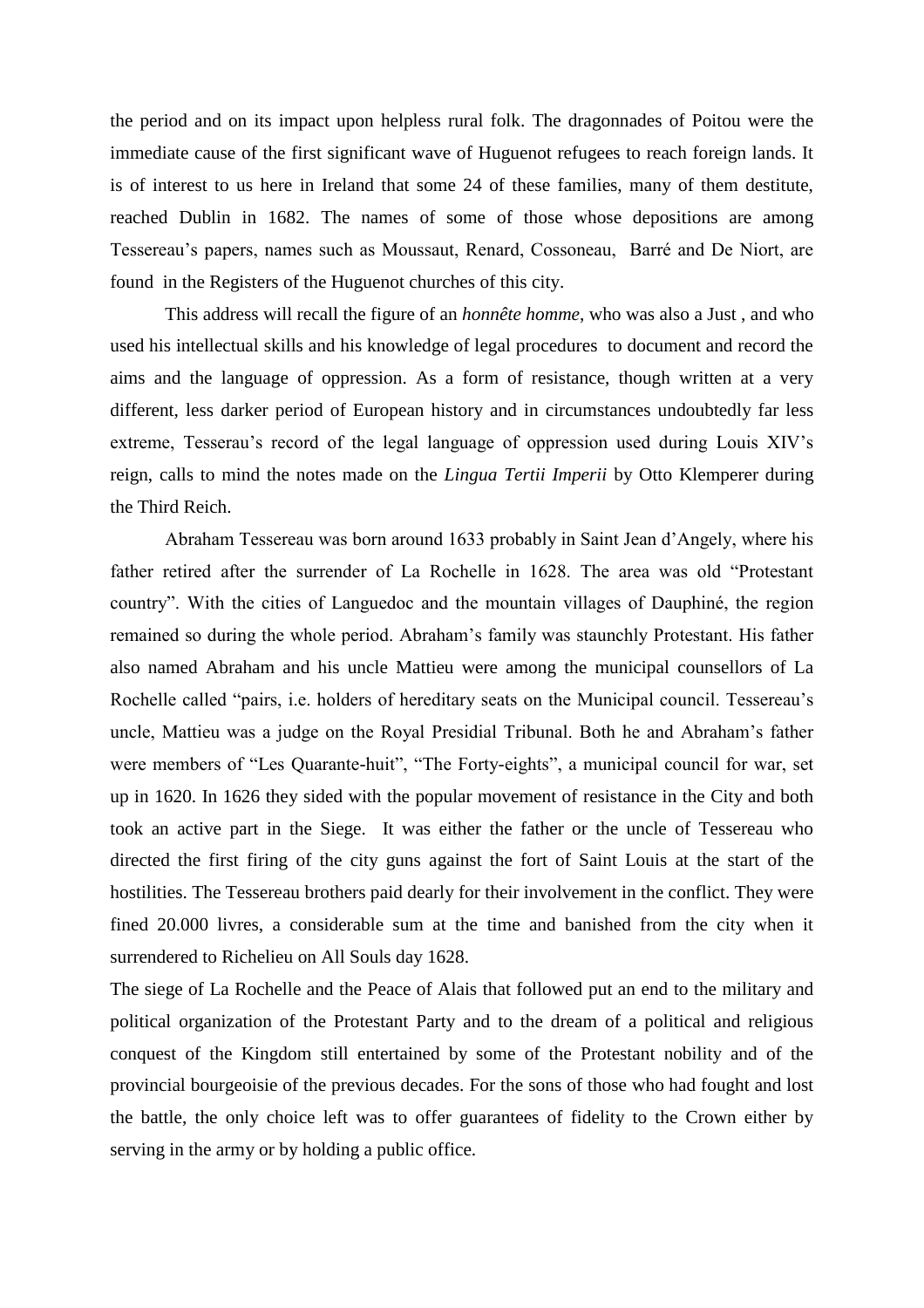Until the beginning of Louis XIV's reign, Protestants had a relatively unhindered access to royal office, and they also had the advantage of having received a generally more thorough education in the Humanities that provided the foundations for the required intellectual skills. We do not now where the young Abraham Tessereau was educated. A Humanities college had opened in La Rochelle, but it took years to recover from the disaster of the Siege. The growing reputation of Académie of Saumur, on the other hand, attracted many from the region. Its registration book is lost, but I think that it is most likely that Abraham did some of his studies there.

In 1653, Tessereau purchased the office of Secrétaire du Roi in Chancery, the Secretariat in charge of drafting and dispatching acts of the Royal Councils. His training in the Humanities combined with a native intellectual curiosity soon led him to investigate the foundation and the early history of the royal office he held. By 1672 he had assembled and published a collection of the ancient acts and regulations that governed its legal and political functions. It is characteristic of his intellectual thoroughness that that having published this first work, the unearthing of much previously unrecorded material led him to entirely revise it and considerably broaden its scope. This second work, the *Histoire Chronologique de la Grande Chancellerie de France*, was published in 1676 and was drawn, as the title specifically states, from "des chartes et autres actes authentiques".

Tessereau's enquiry into the antiquities of the Royal Chancery, taught him the importance of documenting the sources upon which the writing of history relies. On the other hand, he was also acquainted with contemporary narratives of the siege of La Rochelle. Such personal narratives had long circulated in manuscript and a new edition of Pierre Mervault's *Journal* of the Siege appeared n 1670. From these narratives of experience and from what he had learnt for his father and his uncle, Abraham Tessereau learnt the lesson that History should provide an account not just of what was done, but of how and why it was done, and that it was his personal calling to keep an exact record of the new forms of oppression to which the Réformés were now subjected. From the vantage point of his office, he was able to monitor the rise of oppression and witness how the Réformés, as Jacob did with the Angel, wrestled with it, as a test of the strength of their commitment to the faith of their fathers and forefathers.

From 1670 onwards, the public side of Tessereau's life was that of the royal official, of the Secrétaire du Roi and of the already recognised scholarly author of the annals of the Royal Chancery. But from then on, probably encouraged quietly by prominent members of the consistory of the Charenton Church in Paris of which he was the secretary, he devoted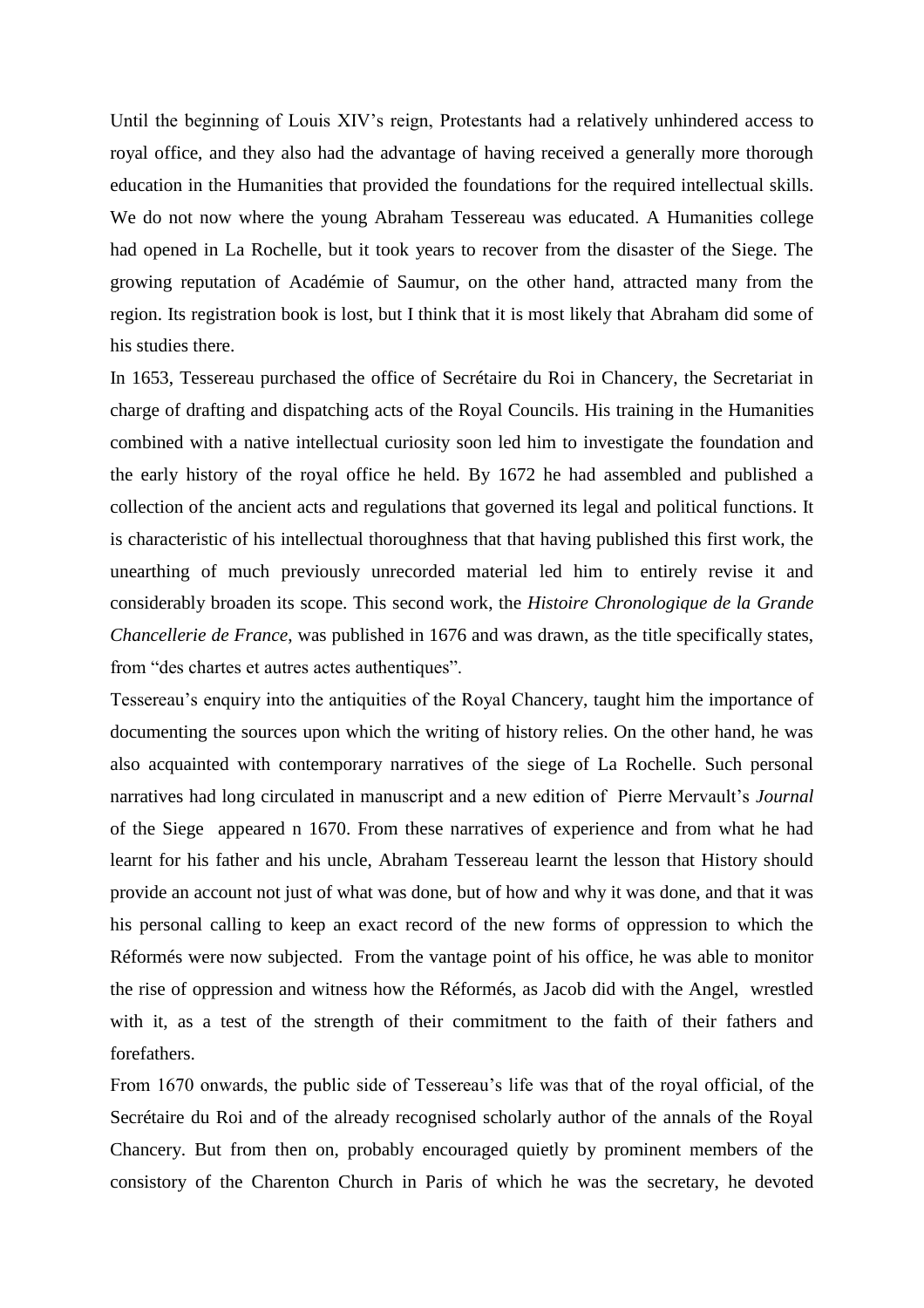himself to another unofficial task, that of recording the royal legislation and the judicial decisions which bore directly on the legal situation of the Réformés of his days, as well of documenting how the churches and individual Réformés responded to their implementation.

As the exiled Pasteur of Rouen, Pierre Du Bosc, later wrote in a letter to him, Tessereau went about setting this record straightforwardly and objectively - " sans déguisement, sans exagération, sans artifices". To illustrate it, I shall quote briefly and at random from his list covering the beginnings of the year 1676,: 1676: "3 janvier, Arrêt du Conseil…,15 janvier, Procès verbal…, 26 janvier, Sentence de lieutenant criminel…" and so on. I translate these few entries: "3 January, Uzes, decree of the Royal Council : Protestant counsellors ordered to relinquish in favour of Catholics their seats on the municipal council; January 15, Loudun, minutes of the proceedings by the local baillif : sequestration against her parents will, in the convent of the Filles de l'Union Chrétienne of the daughter of Louys Thibaud, and his wife, both Protestants; January 26, La Rochelle, sentence of the royal Criminal prosecutor of la Rochelle : Pierre Savouret, bookseller, condemned to pay a fine of 500 livres for having published a sermon without permission of the local magistrates.

I shall make two brief observations on the significance of this material for the historian. First the portfolios provide evidence that the drive towards the suppression of the Réformés as a legally recognised minority in the Kingdom, came as much from below as from above, as much from the followers of the majority religion as from the Crown. The petty hostilities that the réformés suffered, were the manifestations of a deeply engrained resentment, still present four decades after the end of the wars after the Huguenot Party, a resentment that fed a desire to humiliate as well as a will to share some of the spoils. Secondly, to recall the phrase often repeated during the Revocation to justify it - " un Roi, une Foi, une Loi" - the Revocation was indeed an act of absolutism, but it was so in two ways: on the one hand it came from the King's determination to impose a unity of religion on his subjects. But it was also an administrative act designed to put an end to the numerous and seemingly endless legal conflicts to which the interpretation of the Edict of Nantes had given rise and which were perceived by the Crown and its high officers, as an obstacle to the consolidation of Crown made Law and to the streamlining of the judicial system of the Kingdom.

In Marsh's Library, the two portfolios of documents assembled by Tessereau bear the title of *Memoires pour servir a l'histoire generale de la persecution faitte en France contre ceux de la religion Reformée depuis l'année, 1656, jusqu'a la Revocation de l'Edit de Nantes*. They were probably given this title by Elie Benoist in whose hands they came as he was engaged in writing his *Histoire de l'Édit de Nantes* and who made extensive use of the information they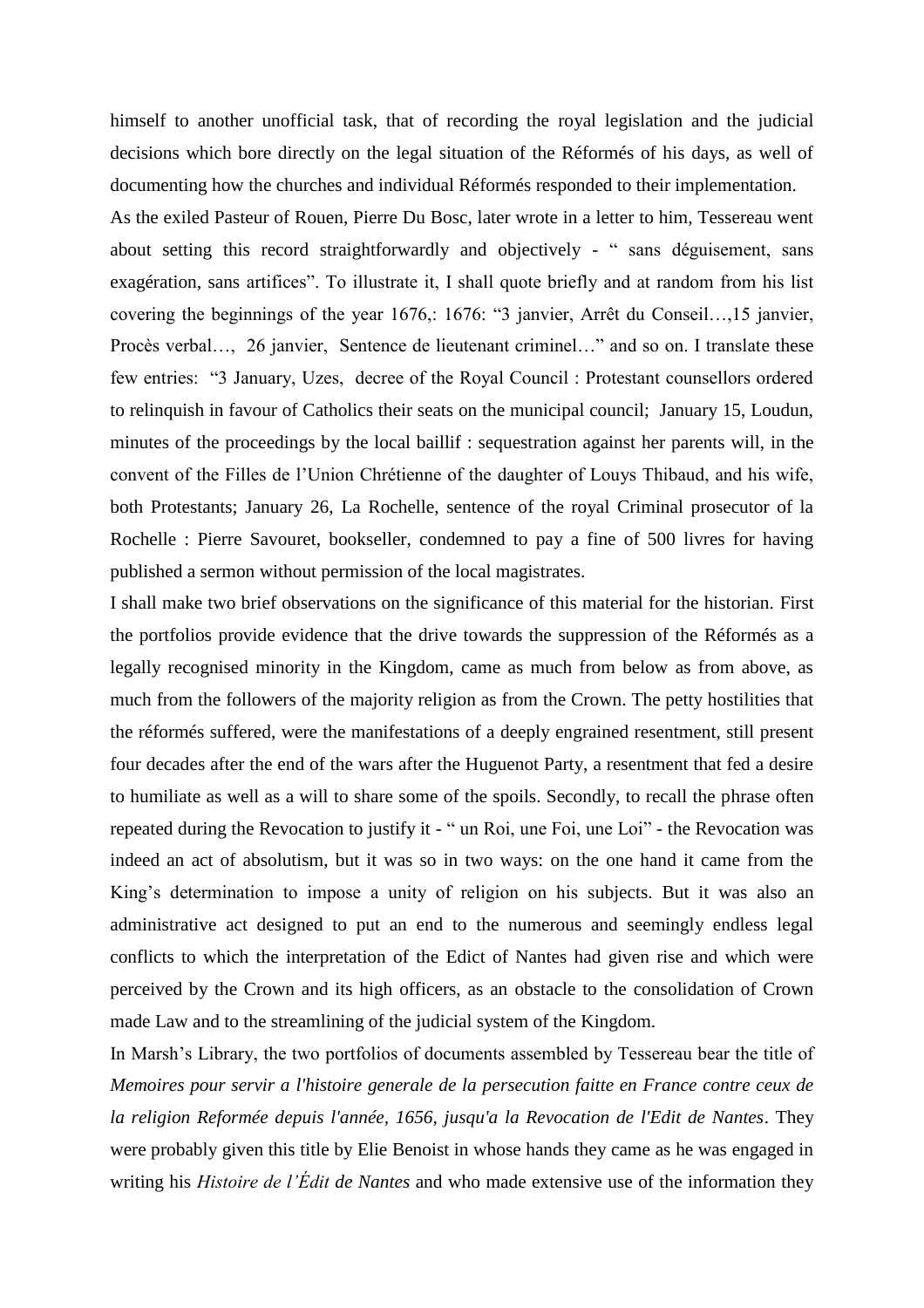contain in that work which appeared in Delft in 1693-5. Seen from this perspective and that of long-term history, the documents appear to map out an already planned out path that led inexorably to the Revocation. But I am not sure if this was the way that Tessereau and the majority of the Réformé elites saw it. Until the last four years before the Revocation, they clung to a belief that the harassment to which many of them were subjected came from parish priests and petty officials encouraged by the Catholic zealots of the *Compagnies du Saint-Sacrement*, and that if they, as loyal subjects, presented irrefutable evidence to the King of the injustices done to them, the King would listen to their grievances and act to remedy them.

That illusion came to an end in 1681 with the dragonnades of Poitou and Saintonge. Courageously, Tessereau set out from Paris to gather evidence from the victims of the dragoons though some of their units were still on the rampage moving from one village to another across the provinces. The depositions he collected are in different forms. Some are brief lists of names of victims with their complaints, other letters from eye witnesses, others statements by individuals or by a group of villagers victims, made to a notary public or collected by consistories. Time only allows me to give two brief quotes from them. The first comes to an individual statement collected directly by Tessereau : "Le 8 juillet 1681, sur les trois heures de l'après-midi… - On the 8 July 1681, around 3 o'clock in the afternoon, I Pierre Marsault, residing at Exoudun, declare that having told the Sieur de St-Amand lieutenant billeted with me , that I had nothing left to give to him, the said St Amand was seized by a great ire, grabbed an iron shovel, proffering swears and blasphemies…And the daughters of the said Marsault having come to his help, the said St Amand hit one aged 13, with the shovel upon the head head, from which bows she bled and fainted…And this happened in the presence of Estiene Thoreau, blacksmith of the said place, Merry Perrin and his wife Suzanne Parpai, Suzanne Priorelle. Signed Marsault".

The other quote comes from a deposition to the consistory of Melle : "Le 26 du dit mois de juillet… Pierre Bonneau, from Baigniaud declares that on the 26 of the said month of July, twelve horsemen were billeted in his house… some having got hold of ropes put one around his neck as if to strangle him... and others dragged him to the fire to burn the soles of his feet… and this violence lasted at least 12 hours from six o'clock in the evening to 6 o'clock in the morning…"

In these depositions, beyond the formal legal language in which they taken down, one can hear the voices of ordinary men and women. They speak without the pathos of righteous indignation which Benoist adopted when he later recounted some of these experiences in his *Histoire*. Nor are these testimonies presented, as some of them were by another pastor in exile